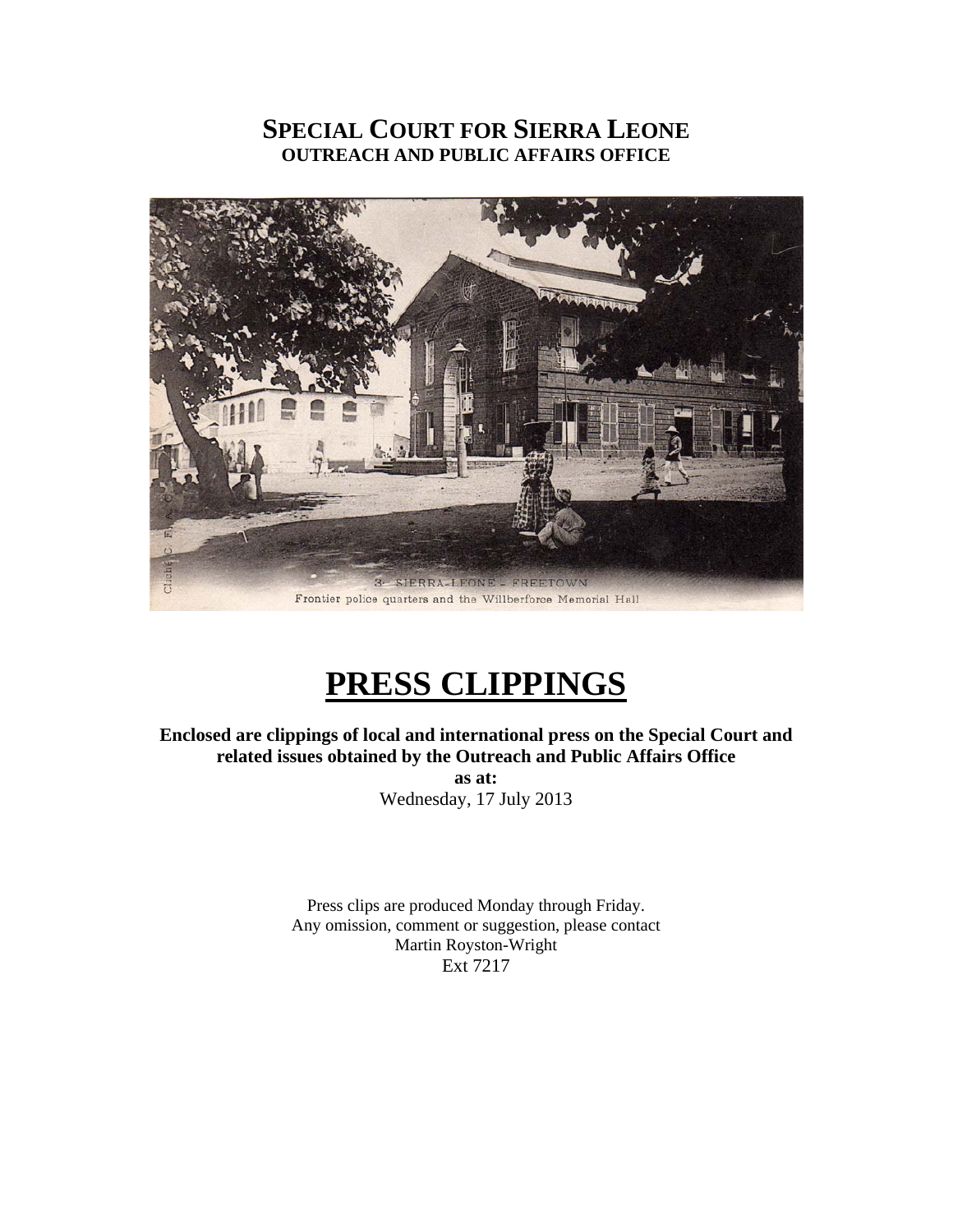| <b>Local News</b>                                                                           |             |
|---------------------------------------------------------------------------------------------|-------------|
| Statement by Special Court President Justice George Gelaga King/ OPA                        | Pages 3-4   |
| <b>International News</b>                                                                   |             |
| ICTJ Looks at Legacy of Special Court / PRWeb                                               | Pages 5-6   |
| ICC Decision in Kenyan Deputy President's case / Redress                                    | Page 7      |
| Pre-Trial Chamber II requests Nigeria to Immediately Arrest Omar Al Bashir / ICC            | Page 8      |
| Sudan President Leaves Nigeria Despite Genocide Arrest Warrant / NBC                        | Pages 9-10  |
| On International Justice Day, an Inconvenient Truth / Amnesty International                 | Pages 11-12 |
| Statement From the President: International Criminal Justice Day / ICC                      | Pages 13-14 |
| The Coming of Age of International Criminal Justice / OUPblog                               | Pages 15-17 |
| Fighting Genocide, Crimes Against Humanity Through International Justice / Bangordaily News | Pages 18-19 |
| ICC's Reliance on Live Witness Testimony at a Crossroads – IBA / Legalbrief Today           | Page 20     |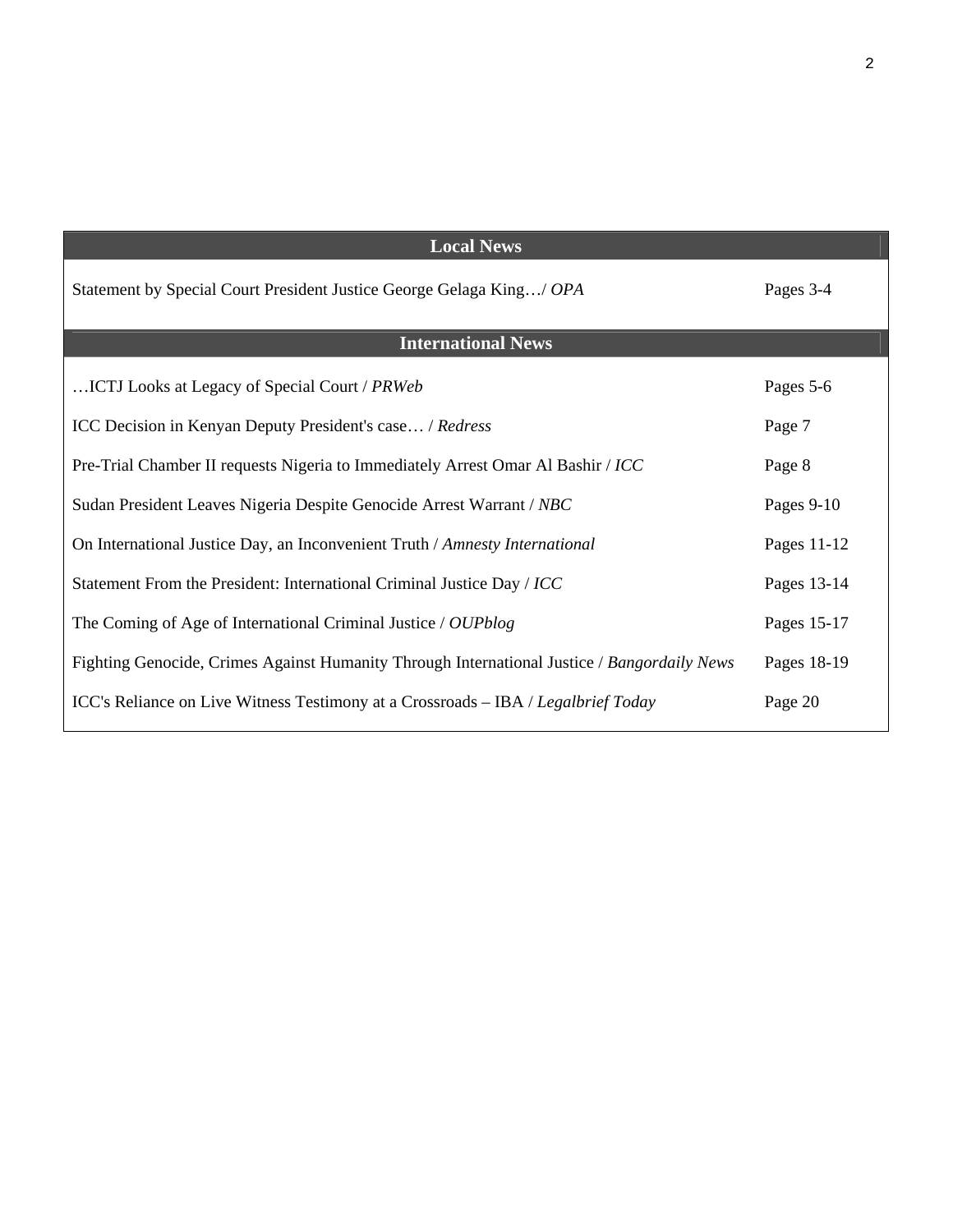

# **Special Court for Sierra Leone**  Outreach and Public Affairs Office

# **PRESS RELEASE Freetown, Sierra Leone, 17 July 2013**

#### **"Justice is for Us All": Statement by Special Court President Justice George Gelaga King to Mark International Criminal Justice Day**

Eleven years ago, in 2002, we marked two significant moments in the short history of international justice. The first, on January  $16<sup>th</sup>$ , was the ratification of the Special Court Agreement that set up the



Special Court for Sierra Leone. The second, on July  $17<sup>th</sup>$ , was the ratification of the Rome Statute which, drafted four years earlier – fifteen years ago today, in fact – set up the International Criminal Court.

The establishment of both these courts, along with the ICTY and the ICTR which preceded them and the other tribunals which came after, represent not only milestones in international criminal justice, but also an international awakening of conscience for the plight of victims around the world. Let me state it thus: A just world cannot turn its back on victims, no matter where they may live, and a stable international order cannot rest on a fragile foundation of justice. Justice is about fairness, and due process. Justice is for us all.

As the Special Court for Sierra Leone nears the completion of its mandate

in just a few months time, it is fitting on International Criminal Justice Day to consider what we have accomplished.

I have no doubt the Special Court will be remembered for its jurisprudence on such important issues as head of state immunity, on the enlistment, recruitment and use of child soldiers, and on forced marriage as a crime against humanity. We will certainly be remembered as the first international tribunal to try and convict those responsible for abducting children and forcing them to fight in war; for abducting women and girls and forcing them to be "wives" of rebel combatants; and for attacks directed against United Nations peacekeepers. We will also be remembered as the first international court since Nuremberg to indict and to try a sitting head of state, former Liberian President Charles Taylor, who is currently appealing his conviction and sentence.

We should be remembered for our Outreach programme. The Special Court was the first to put people on the ground who, in community town hall meetings, through local radio call-in shows and school visits, with video screenings of the trials in remote villages, by reaching out to victims and civil society groups, and in many other ways brought the workings of the Special Court and an understanding of international justice to the people of Sierra Leone and Liberia.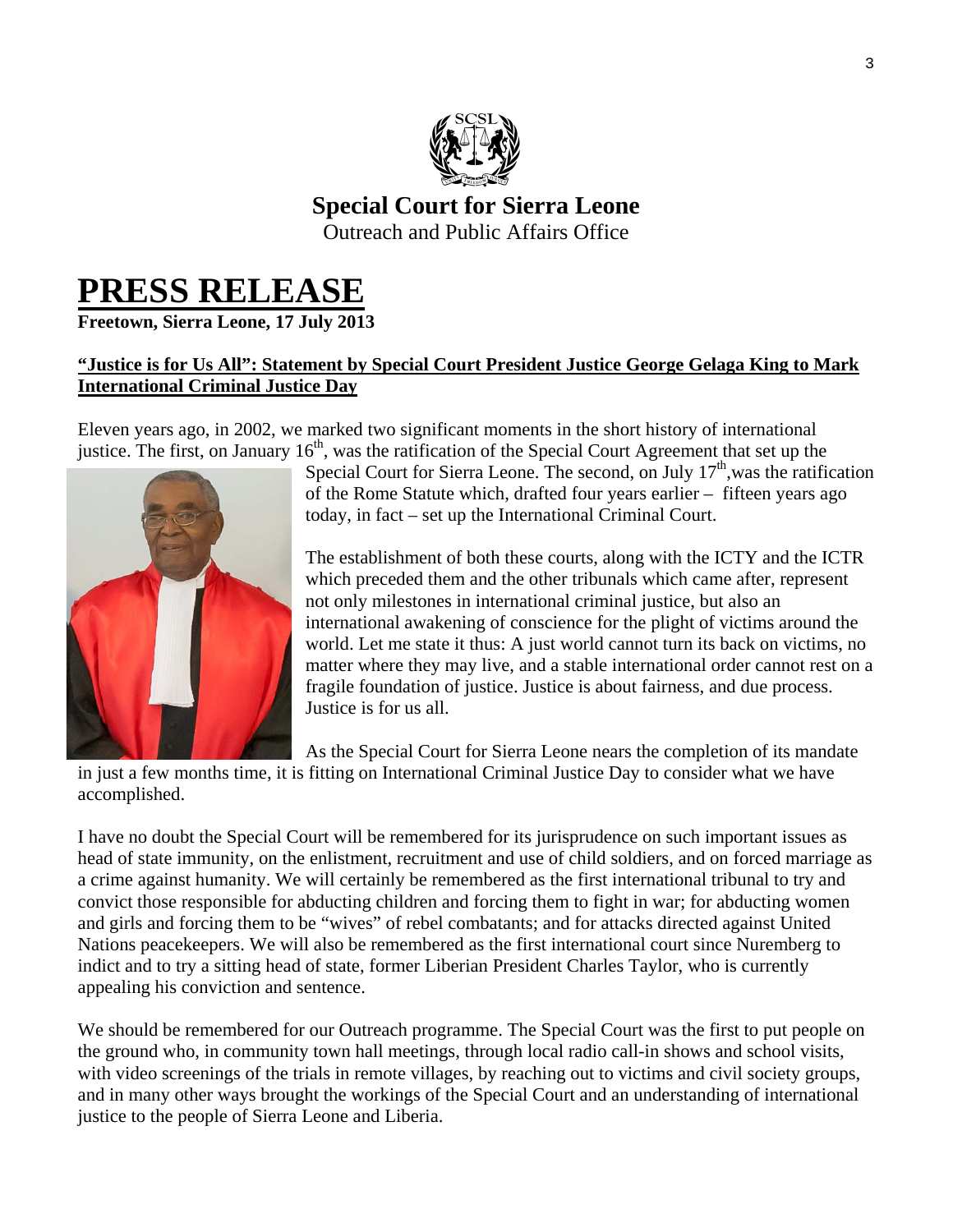Soon – very soon in fact – we will be remembered as the first modern tribunal to achieve its mandate and to transition to the Residual Special Court for Sierra Leone.

But on International Criminal Justice Day, it is even more important for us to remember those for whom these courts were established – and by this I refer to the victims. We should recall the thousands of men, women and children who were murdered during a decade of conflict in Sierra Leone, who were deprived of their families, or their homes or their villages. We should not forget the thousands of children who were taken forcibly from their families and forced to fight. We must not forget the thousands of women subjected to rape, sexual slavery and forced marriage.

It is my hope for International Criminal Justice Day that we will look back to what we have accomplished and feel honoured to have been a part of it; that we will look forward to what remains to be done and be determined to do even better, and that we will continue to build a consensus aimed at the ending of impunity for international crimes and in bringing about of a more just world.

#### #END

The Special Court is an independent tribunal established jointly by the United Nations and the Government of Sierra Leone. It is mandated to bring to justice those who bear the greatest responsibility for atrocities committed in Sierra Leone after 30 November 1996.

#### INFORMATION FOR MEDIA - NOT FOR ADVERTISING

Produced by the Outreach and Public Affairs Office Special Court for Sierra Leone Mobile: 232 76 655732 Email: SCSL-pressoffice@un.org

Visit our website at www.sc-sl.org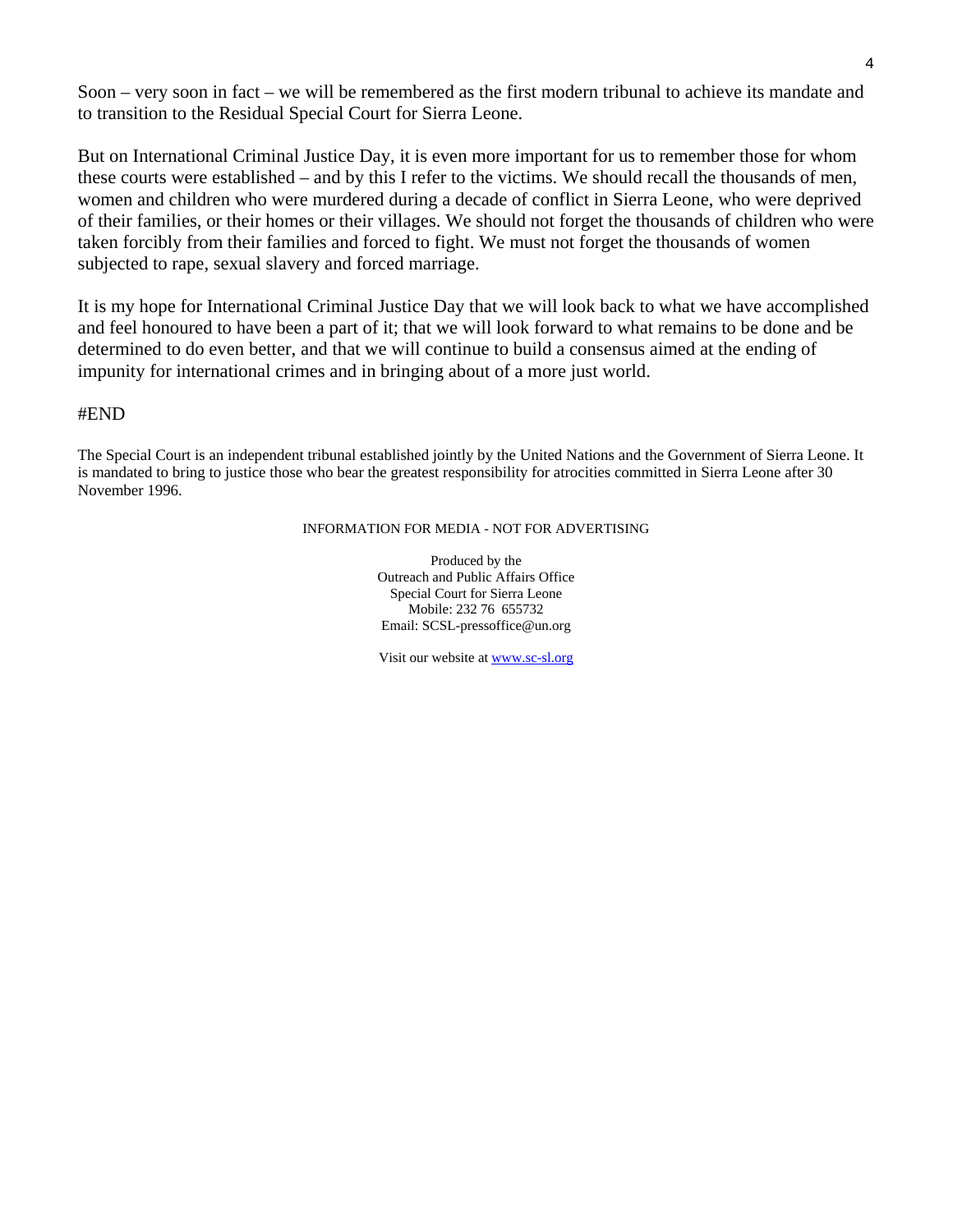PRWeb Wednesday, 17 July 2013

#### **On International Justice Day, ICTJ Looks at Legacy of Special Court with 'Seeds of Justice: Sierra Leone'**

As the world marks International Criminal Justice Day, the International Center for Transitional Justice looks at the impact of international courts on societies where mass atrocities have occurred. ICTJ's new multimedia project "Seeds of Justice: Sierra Leone" presents the voices of five Sierra Leoneans of different backgrounds reflecting on the legacy of the Special Court for Sierra Leone.



*'Seeds of Justice: Sierra Leone' presents the voices of five Sierra Leoneans reflecting on the legacy of the Special Court for Sierra Leone.* 

As the world marks International Criminal Justice Day, the International Center for Transitional Justice (ICTJ) looks at the impact of international courts on societies where mass atrocities have occurred.

ICTJ's new multimedia project "[Seeds of Justice: Sierra Leone](http://www.ictj.org/news/seeds-of-justice)" presents the voices of five Sierra Leoneans of different backgrounds reflecting on the legacy of the Special Court for Sierra Leone (SCSL).

After ten years of a brutal civil war, in which tens of thousands of people were killed, raped, and mutilated and hundreds of thousands were expelled from their homes, the government of Sierra Leone joined the United Nations in 2002 to create the [Special Court for Sierra Leone](http://www.sc-sl.org/), to try those most responsible for war crimes and crimes against humanity.

"The court has made a significant contribution to international jurisprudence and played a role in moving the focus of prosecutions for serious crimes back to the national plane," says David Tolbert, president of ICTJ. "Its legacy is rooted in recognizing victims' rights to justice, strengthening the rule of law, and fighting impunity in [Sierra Leone](http://ictj.org/our-work/regions-and-countries/sierra-leone)."

The Special Court is notable as the first tribunal of its kind established in the country where crimes were committed, helping to bring trials closer to victims and their families. It is also the first "hybrid" court to combine international and national staff.

Over the past 10 years, the court has indicted 13 individuals, including former Liberian President Charles Taylor, the first sitting African head of state to be indicted for war crimes and crimes against humanity (BBC News, April 26, 2012). In May 2012, the court's Trial Chamber sentenced Taylor to 50 years in prison for planning, aiding and abetting crimes committed by rebel forces in Sierra Leone (New York Times: May 30, 2012). His case is now under appeal.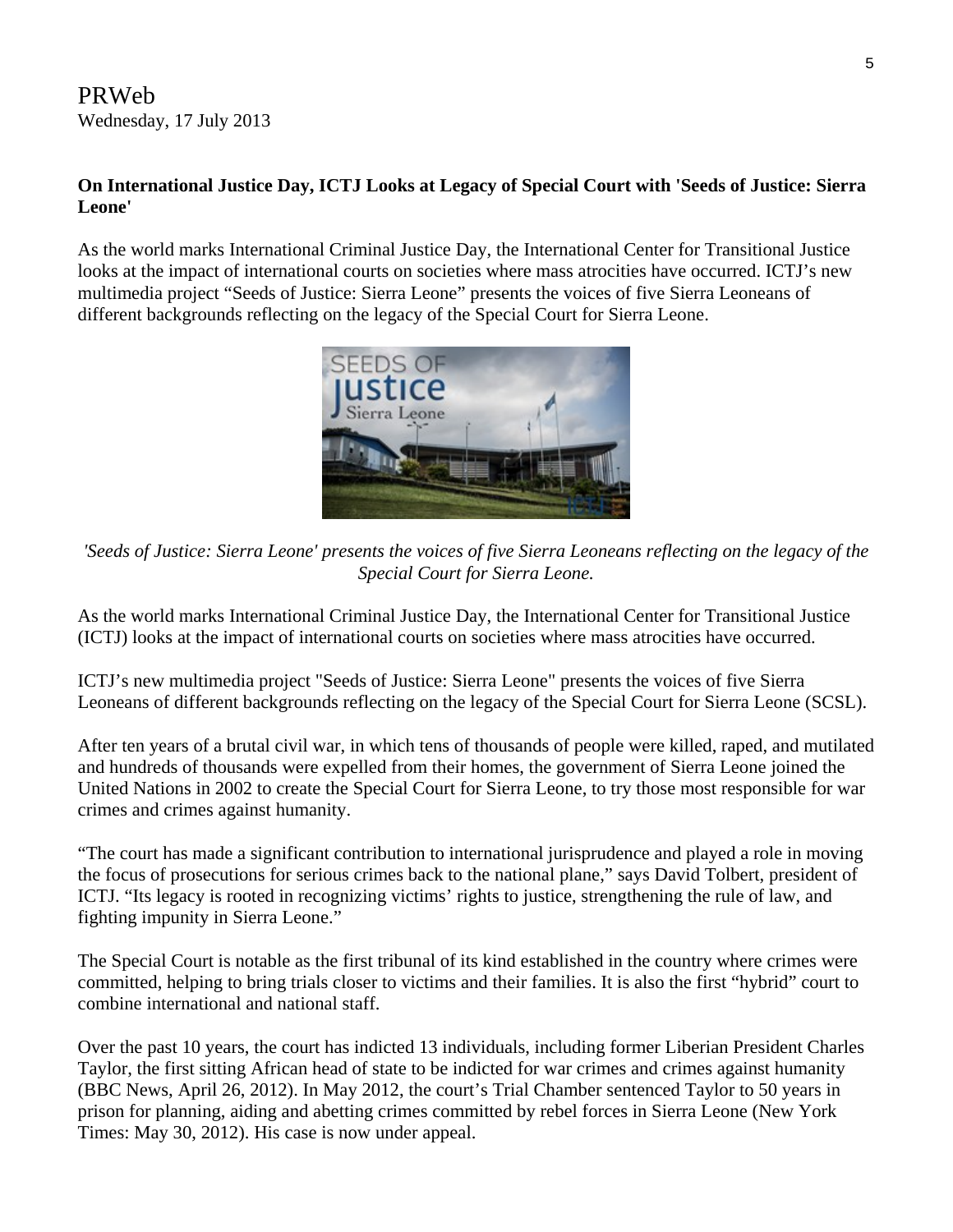As the work of the Special Court draws to a close, ICTJ joins Sierra Leoneans as they reflect on SCSL's lasting legacy for their country. "Seeds of Justice: Sierra Leone" is part of ICTJ's year-long project ["Exploring the Legacy of the Special Court for Sierra Leone](http://scsl-legacy.ictj.org/)" and captures personal reflections on the court from a diverse group of Sierra Leoneans: a women's rights activist, a lawyer, a traditional chief, a businesswoman, and an advocate for persons with disabilities who is himself an amputee.

One of the subjects is Fatmata Claire Carlton-Hanciles, the principal defender at the Special Court and the first Sierra Leonean to hold the position. After rebels invaded Freetown, she fled to Guinea and then Gambia as a refugee.

"West Africa was up in flames before the court came," says Carlton-Hanciles in her video portrait. "But [now] perpetrators know in no uncertain terms that the long arm of the law is here to stay."

The Special Court has brought a measure of justice for victims, and most Sierra Leoneans have a positive view of the court, according to [surveys.](http://www.npwj.org/content/Making-Justice-Count-Assessing-impact-and-legacy-Special-Court-Sierra-Leone-Sierra-Leone-and) Its trials have been an opportunity for citizens to learn the truth about what happened during the conflict, and its courtrooms have provided a legal forum for hundreds of victims to come forward and tell their stories.

Still, the court has been criticized for prosecuting a relatively small number of perpetrators and for failing to provide reparations to victims and their families, many of whom continue to suffer the terrible effects of the conflict.

"Many of us were pleased when the verdict [against Charles Taylor] was passed at The Hague. But still much needs to be done to address the needs of persons who were amputated during the war," says Mohammed Bah, an amputee and activist for survivors with disabilities featured in "Seeds of Justice."

Through photography by award-winning photographer Glenna Gordon, "Seeds of Justice: Sierra Leone" features interviews with Mohammed Bah, Fatmata Claire Carlton-Hanciles, Chief Kasanga, Princess AD Rogers, and Aminata Sesay. It is the latest in a series of ICTJ projects using multimedia to present transitional justice issues to diverse audiences.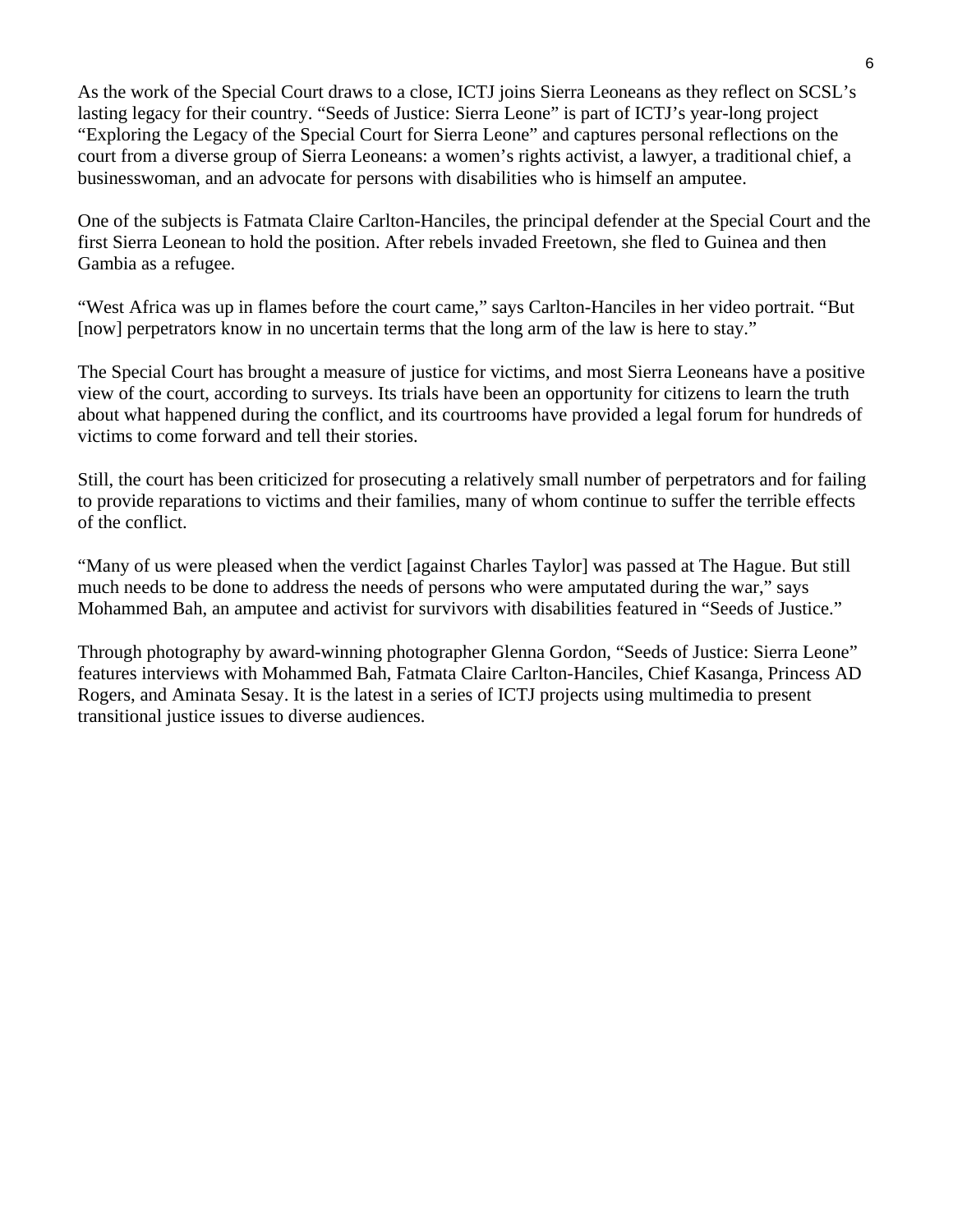#### Redress Tuesday, 16 July 2013 Press Release

#### **ICC Decision in Kenyan Deputy President's case: protection of victims is paramount**

16 July 2013 – Yesterday, the plenary of Judges of the International Criminal Court (ICC) announced that the trial against William Ruto, the current Deputy President of Kenya and Joshua Sang, head of operations at Kass FM Kenya, both accused of violence following Kenya's 2007 presidential election, will be held in The Hague.

The Trial is scheduled to open on 10 September 2013 in The Hague, rejecting requests from both accused that hearings be conducted in Kenya or Tanzania instead. The accused face charges of crimes against humanity, including murder, rape, forcible transfer of population, persecution and other inhumane acts. REDRESS and Kituo Cha Sheria welcome the judges' decision to hold the trial in The Hague as it resonates with the majority of victims' concerns. While arguments had been put forth on the benefits of serving justice closer to the thousands of victims and their relatives who bore the brunt of the postelection violence, there are serious concerns about the security of victims and witnesses as well as potential pressures that might affect the trial's integrity. The decision shows that the ICC is not subject to manipulation and is set on fulfilling its mandate.

Victims have made it clear to the Court that the advantages of holding hearings locally are outweighed by the risks to victims' and witnesses# security. They have expressed their fears that hearings in Kenya may make it easier for the accused to mobilise supporters and intimidate those involved in the proceedings as well as contribute to flaring up lingering ethnic tensions.

The suspects remain in powerful positions in Kenya. In March, Uhuru Muigai Kenyatta and William Samoei Ruto, two of the accused, were elected respectively President and Vice-President of Kenya, in the general elections, making Kenyatta the first sitting Head of State to face trial before the ICC.

"Victim intimidation has already taken place and it is likely that it will increase if hearings are held in Kenya. Victims may shun the process if they feel endangered," said Carla Ferstman, Director of REDRESS. "It is paramount that the ICC put in place adequate protection arrangements for victims and witnesses so that the proceedings are not disrupted and the Court is able at a later stage to hold hearings locally."

"The ICC must above all, in ensuring effective and meaningful participation for victims, safeguard their rights and heed their voices. The political context within which the victims find themselves, presents security challenges that are real and can derail victim participation, a crucial aspect of the ICC process" said Getrude Angote, Executive Director, Kituo Cha Sheria.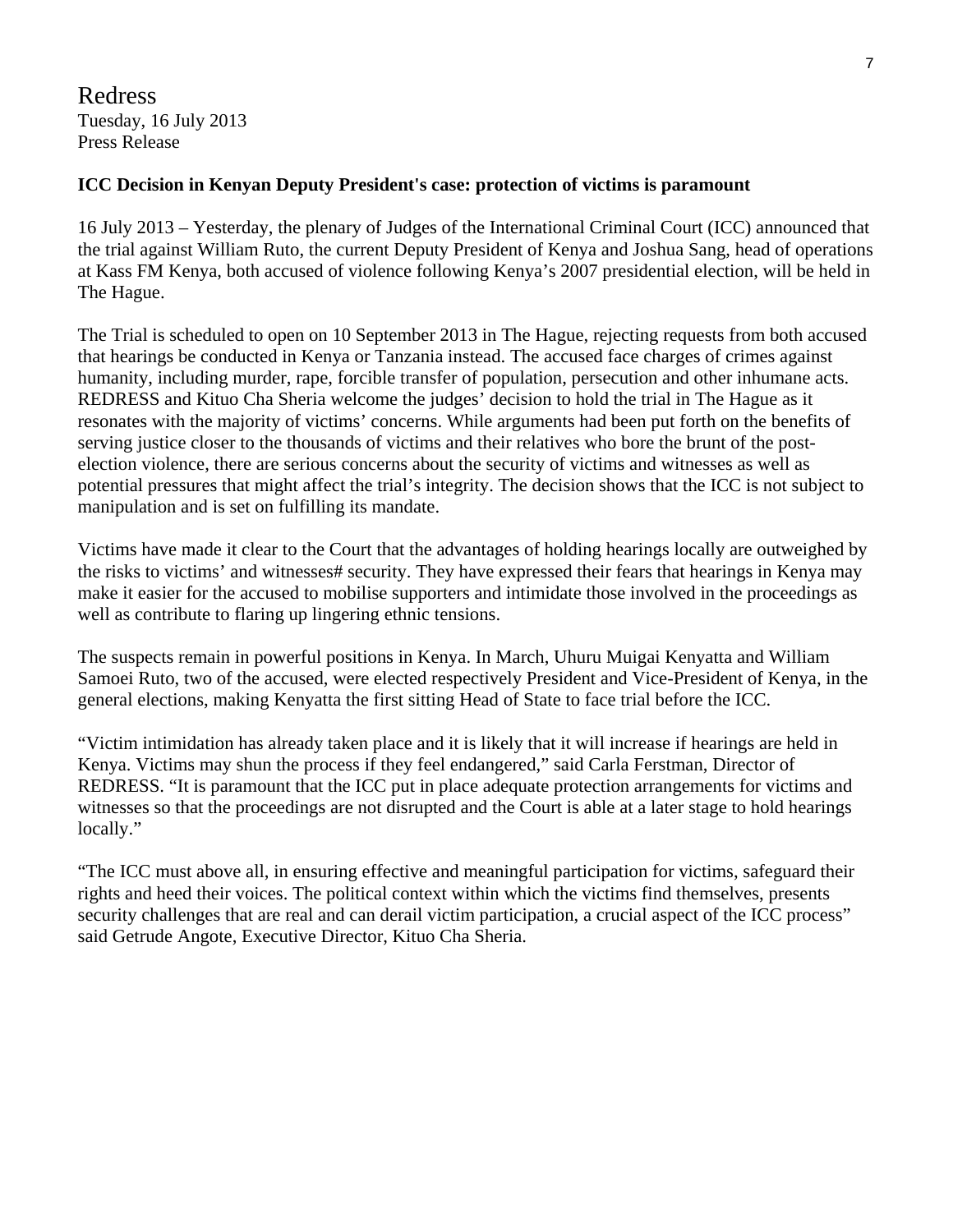## International Criminal Court

Wednesday, 17 July 2013 Press Release

#### **Pre-Trial Chamber II requests Nigeria to immediately arrest Omar Al Bashir**

On 15 July 2013, Pre-Trial Chamber II of the International Criminal Court (ICC) requested the Federal Republic of Nigeria to immediately arrest Sudanese President Omar Al Bashir, on visit to Abuja (Nigeria) and to surrender him to the ICC. Omar Al Bashir faces charges of war crimes, crimes against humanity and genocide, allegedly committed in Darfur (Sudan).

The Chamber recalled that Nigeria is a State party to the Rome Statute since 2001, and has the obligation to execute the Court's orders. The Chamber also noted that the situation in Darfur was referred to the ICC by resolution 1593 of the United Nations Security Council and that, according to article 87(7) of the Rome Statute, "[w]here a State Party fails to comply with a request to cooperate by the Court contrary to the provisions of this Statute [...] the Court may make a finding to that effect and refer the matter to the Assembly of States Parties or, where the Security Council referred the matter to the Court, to the Security Council".

The Chamber instructed the ICC Registrar to immediately transmit the decision to the Nigerian authorities, and to prepare a report to the Chamber concerning Omar Al Bashir's visit to the Federal Republic of Nigeria.

#### Background

Sudanese President Omar Al Bashir is alleged to have committed five counts of crimes against humanity (murder, extermination, forcible transfer, torture and rape), two counts of war crimes (intentionally directing attacks against a civilian population as such or against individual civilians not taking part in hostilities, and pillaging), and three counts of genocide committed against the Fur, Masalit and Zaghawa ethnic groups. Two warrants of arrest have been issued in this case. The suspect remains at large.

The ICC has informed the United Nations Security Council and the Assembly of States Parties to the Rome Statute of Mr Al Bashir's visits to Djibouti, Chad and Kenya, as well as of the non-cooperation of Malawi and Chad in arresting Mr Al Bashir. It is for the United Nations Security Council and the Assembly of States Parties to take any measure they may deem appropriate to ensure the full cooperation with the ICC.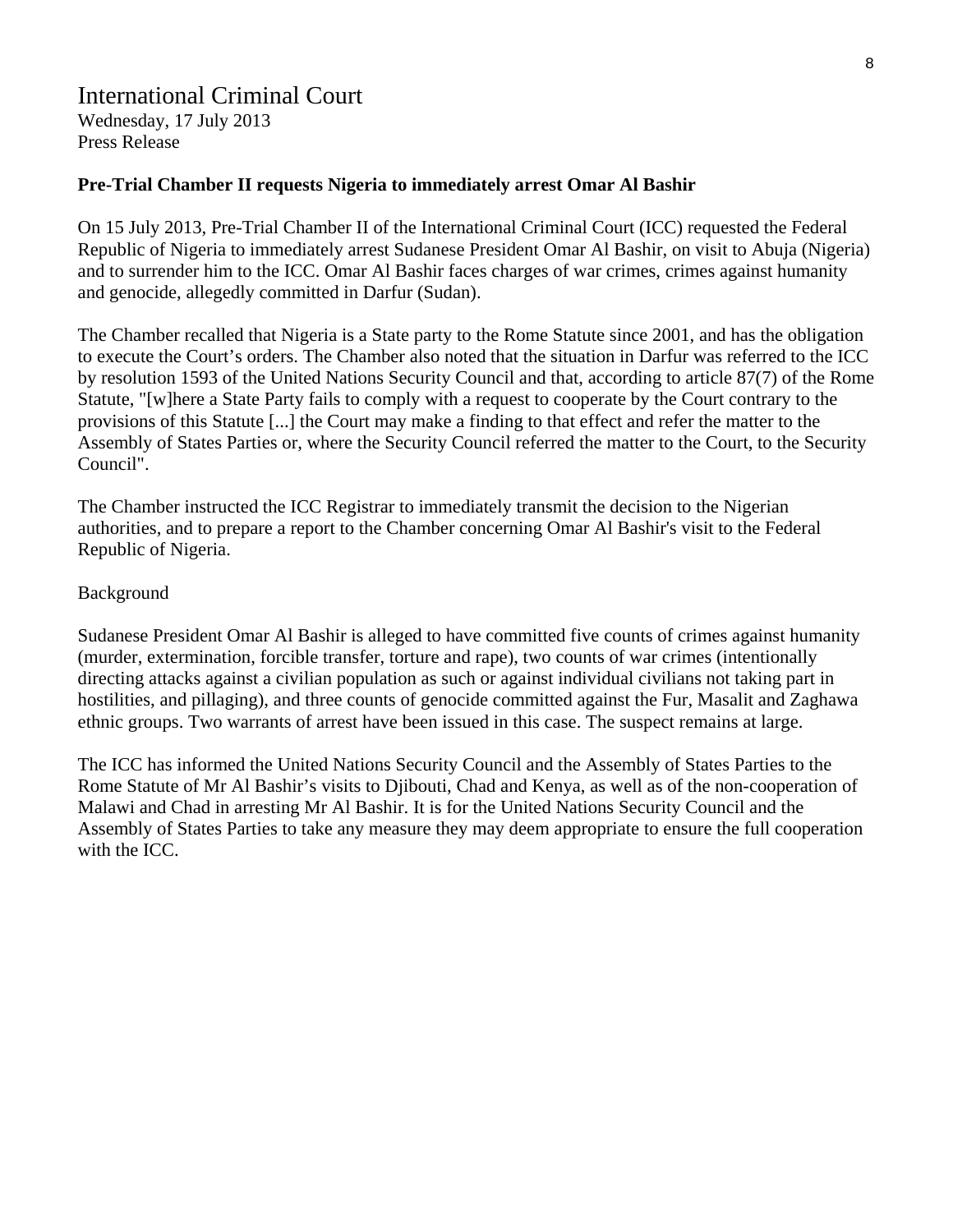# NBC Tuesday, 16 July 2013

#### **Sudan president leaves Nigeria despite genocide arrest warrant**



President of Nigeria Goodluck Jonathan, left, and Sudanese President Omar al-Bashir right, shake hands before an African Union summit on health focusing on HIV and AIDS.

By Henry Austin, NBC News contributor

The president of Sudan has been allowed to leave a conference in Nigeria, despite the International Criminal Court calling for his "immediate arrest" on charges of genocide and war crimes, officials said Tuesday.

Omar al-Bashir is accused of five counts of crimes against humanity, two counts of war crimes and three counts of genocide against the Fur, Masalit and Zagawa tribes in Darfur, where the U.N. estimates 200,000 people have been killed.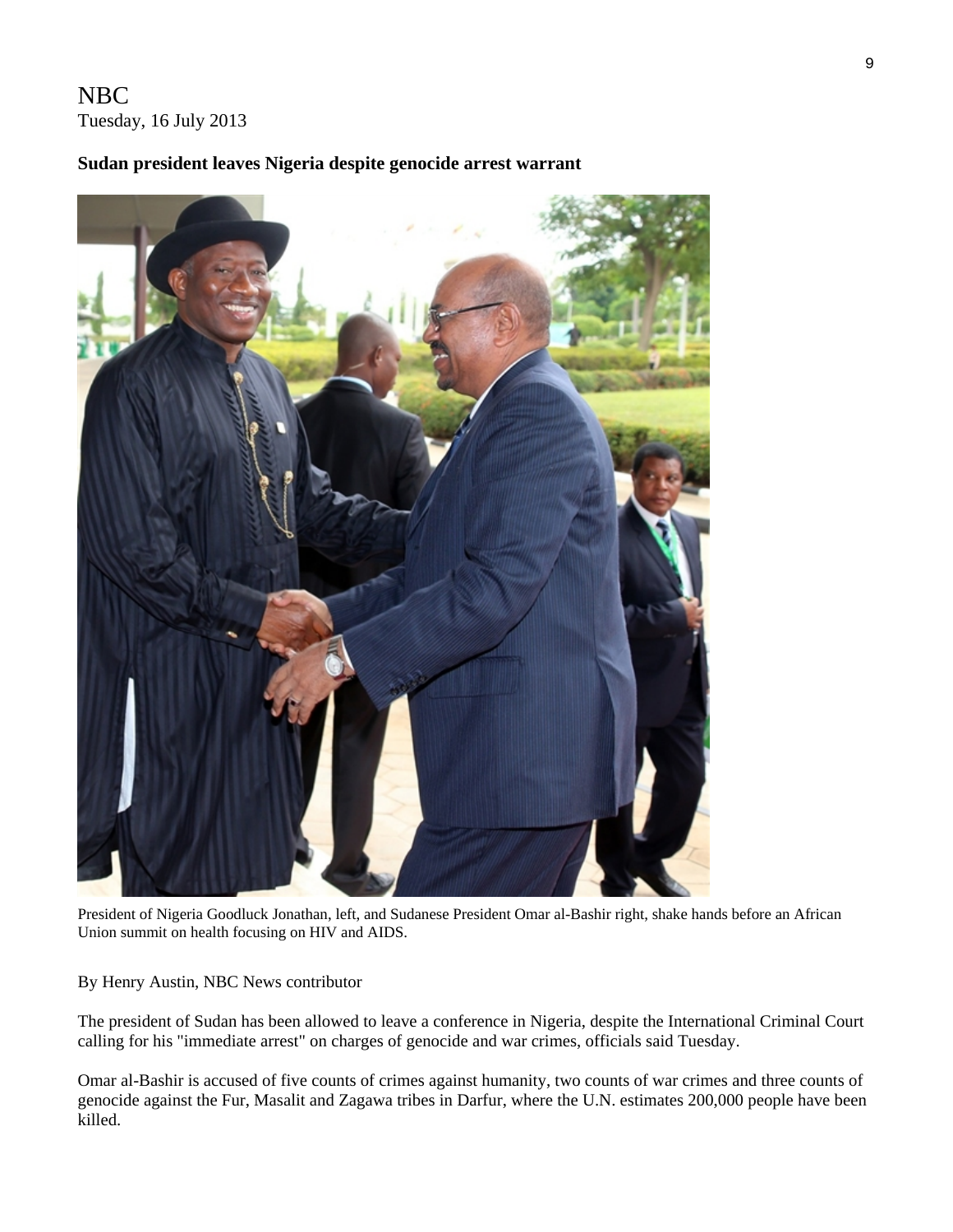Two arrest warrants have been issued for the former army brigadier, who came to power in 1989 after leading a bloodless military coup.

But while many African countries - including South Africa, Kenya and Malawi - have threatened to act on the warrant, Nigeria allowed him to attend Monday's one-day African Union HIV/Aids summit.

This was in keeping with 2009 vote by African Union states not to cooperate with ICC indictments, a Nigerian official told Reuters.

African enthusiasm for the court has waned over the years, partly owing to a perception that prosecutors disproportionately target African leaders - an accusation the ICC denies.

Bashir's press secretary and his Nigerian hosts denied local media reports that he left the conference early.

"President Bashir returned normally to Khartoum after participating in the summit in Abuja to resume his work," Emad Said, told Reuters.

The ICC noted that it could refer the Nigerian government to the U.N. Security Council for failing to execute an order of the court, of which Nigeria is a member.

A spokesman said a report would be written and the judges would ultimately decide on the appropriate course of action.

Human rights groups in Nigeria had filed a suit with the Federal High Court in the capital Abuja, demanding he be arrested and handed over to the ICC.

"The judiciary in this country has the responsibility to implement legal obligations created by treaties undertaken by Nigeria," the Nigeria Coalition on the International Criminal Court said in a statement.

But Chino Odiawu, a spokesman for the group, said that they hadn't been able to get a local warrant before al-Bashir left the country, although he was confident that it would have been granted.

"It was extremely frustrating," he said. "But we will keep going until we get justice for the people of Darfur."

Nigeria has been forced in the past to hand over the former Liberian president, Charles Taylor, the warlord who began Sudan's devastating civil war in 1989.

The country had promised him a safe haven if he resigned, but in 2006 they succumbed to huge international pressure to hand him over. He was subsequently sentenced to 50 years in jail at the international Special Court for Sierra Leone in The Hague.

Elise Keppler a Human Rights Watch spokeswoman, said al-Bashir "was feeling the heat of the intense pressure for his arrest."

"Business as usual is over for this head of state suspected of the most serious crimes committed in Darfur," she said.

"Nigeria and other governments need to play their part in seeing justice done by taking him into custody and surrendering him to the ICC."

*Reuters contributed to this report.*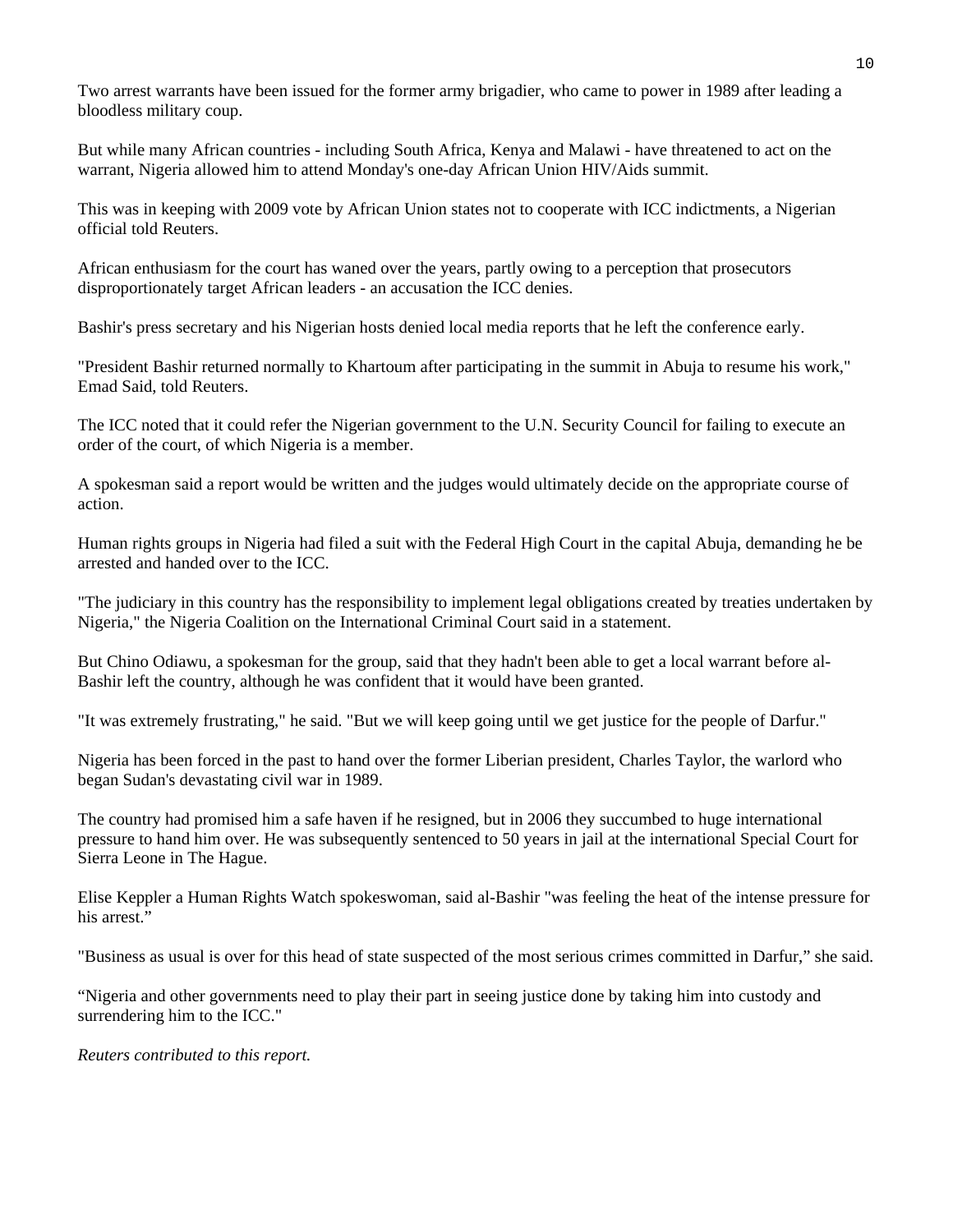# Amnesty International

Wednesday, 17 July 2013 Opinion

#### **On International Justice Day, an Inconvenient Truth**

#### By Scott Edwards

Just as storms overwhelm unattended levees, political strife and armed conflict can overwhelm the system of international law created to ensure we do not repeat the darkest periods of human history. Wednesday marks the 15th anniversary of the adoption of the Rome Statue, which established the International Criminal Court to secure accountability for war crimes, crimes against humanity and genocide. This week also brings continued news of the terrible price paid by civilians as a result of such grievous crimes in Syria, Sudan and elsewhere.

Millions have been victims of these crimes in recent history, yet only very rarely have those responsible been held accountable. In the last two decades, however, progress has been made towards reversing this trend of impunity. With the establishment of the International Criminal Court, a clear message was sent around the world that failure to investigate and prosecute such crimes at the national level will not be tolerated.

Yet, every hopeful step is met with new and compelling challenges. Political alliances sometimes supersede international legal and moral obligations, shielding fugitives such as Omar al-Bashir, the sitting president of Sudan, for example, from appearing before a court of law to answer for their alleged crimes. Impunity for grave crimes robs those victimized of justice, and prevents communities and whole countries from recovering from trauma.

An arrest warrant for al-Bashir was first issued by the ICC in 2009, where he was charged with genocide, war crimes and crimes against humanity in Darfur. Since then, several governments have readily hosted him, failing in their legal obligations to arrest and surrender the accused to the ICC for trial. These governments, and the many more that fail to condemn these breaches of obligation, have some moral ownership over the devastating war crimes and crimes against humanity in Southern Kordofan and Blue Nile, now manifested far in space and time from the crimes in Darfur.

This week, the government of Nigeria hosted him for a conference, instead of arresting him. Following outrage at the decision, al-Bashir left Nigeria, free to return to Sudan. Justice -- though an end unto itself - - has a practical utility that we have failed dismally to shepherd for the deterrence of atrocities. Any hope for preventing future crimes depends on our willingness to prosecute current ones.

'International Justice' as a concept is based on the moral precept that there are universal and immutable bounds to human behavior; it is our grandest collective statement that individuals, no matter their position, status, or power, must be held accountable for war crimes, crimes against humanity and genocide. The Rome Statute is a product of international recognition that, with crimes such as these, a standing, lastresort mechanism for justice must be in place.

Perpetrators of the most heinous crimes against our shared humanity are readily labeled as monsters or aberrations: the grotesque manifestation of statistical deviance. However, the existence of these heinous crimes is conceptually no different than seemingly aberrant floods, super-storms and erosion in a possible future of run-away climate change; all are the natural consequence of the accumulation of externalities.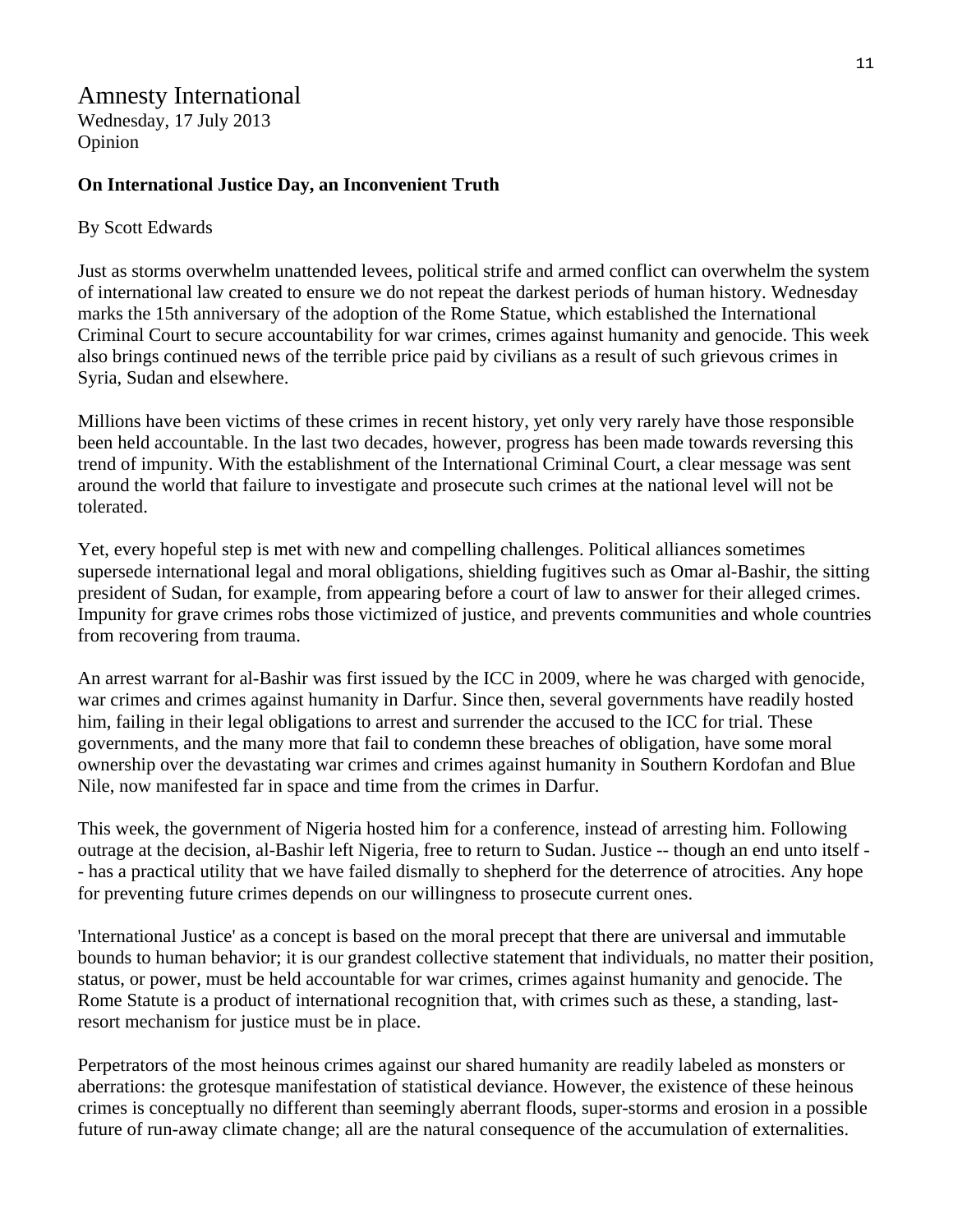Today's atrocities are the product of impunity; of the accumulated pollution of the global body politic and government capitals with the notion that political survival, rather than the pursuit of justice, is the ultimate arbiter of the bounds of human behavior. Political expediency and narrow state-interest often imperils the humanity that international law was designed to protect. The U.N. Security Council's failure to refer blatant crimes against humanity in Syria to the ICC typifies the commodification of justice as a concession to be negotiated in grand diplomacy.

Paired with these short-sighted failures is a diffuse attack on the ICC itself as an institution of coercion: the morally dubious proposition that -- since some crimes committed by powerful individuals have gone unanswered -- international justice efforts represented by the ICC are naked expressions of hegemony and control. Agents of impunity could not devise a better ruse undermining accountability than to propagate a narrative of the ICC and other mechanisms as themselves manifestations of injustice.

Today's failures to attend to the "levees" that enforce the universal and immutable bounds of behavior invite more atrocities into the future. It is an inconvenient truth for many world leaders that short-sighted concessions on justice and accountability -- whether for noble pursuits of peace, or for self and state interest -- will reap costs that will be paid for by our grandchildren.

*Scott Edwards is managing director, Crisis Prevention and Response, Amnesty International USA*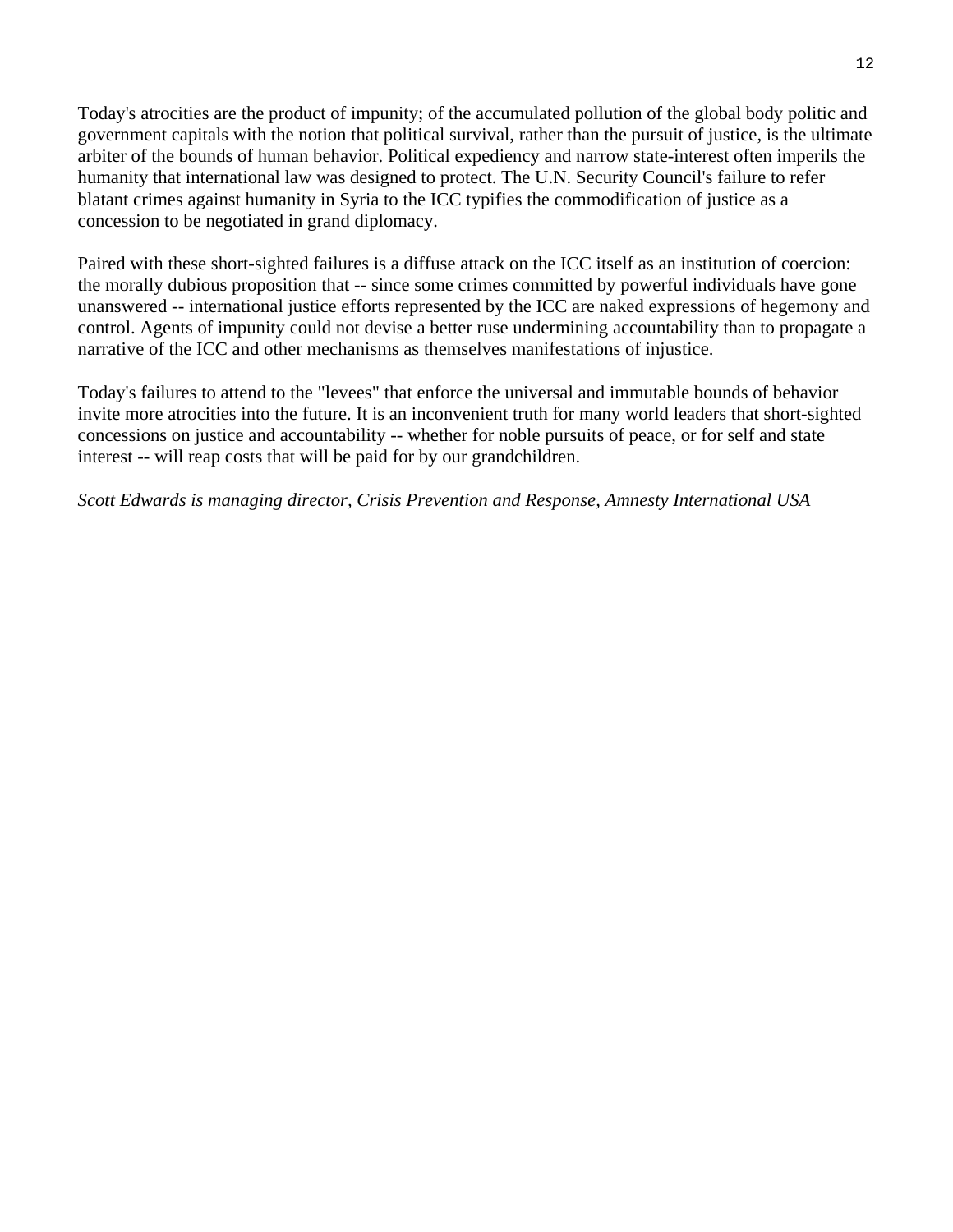# International Criminal Court

Wednesday, 17 July 2013

#### **Statement from the President: International Criminal Justice Day**



#### By Judge Sang-Hyun SONG, President of the International Criminal Court on July 17- International Criminal Justice Day

Fifteen years ago, on 17 July 1998, history was made. Gathered in Rome, Italy, the international community agreed on the creation of a permanent international court with a mandate to punish the perpetrators of the most inhumane crimes imaginable and to provide reparations to the victims of such acts.

By adopting the Rome Statute of the International Criminal Court, the world embarked upon an audacious plan to create a global justice system based on international cooperation aimed at holding

accountable those responsible for genocide, war crimes and crimes against humanity.

Many said that this was an impossible task, that the adversity could not be overcome. But the global justice project proved strong. The International Criminal Court (ICC) today is a vibrant, independent international organizationwith122 member states – and many more have expressed their intention to join.

With eight on-going investigations, eight preliminary examinations, and the issuance of 23 arrest warrants and nine summonses to appear, the ICC is undertaking more investigations and conducting more proceedings involving more suspects than ever before.

More than 12,000 applications for participation in proceedings as a victim and more than 9,000 applications for reparations were received. More than 5,000 victims are participating in ICC proceedings, giving them a voice in the courtroom. The Trust Fund for Victims is providing support to an estimated 80,000 victims of crimes under the ICC's jurisdiction.

The story of the International Criminal Court gives us hope; it is proof that audacious goals can be achieved.

While we have come a long way, we cannot afford complacency. Make no mistake – the ICC faces threats today as real as ever before. There are those who seek to undermine the international justice movement, who politicise its action, who question its value, and who purport to speak for the victims it serves. There are those who refuse to cooperate, leaving more than ten ICC suspects still at large.

That is why on this day  $-17$  July  $-$  it is worth pausing to gather our resolve and to affirm why we must not waiver in pursuit of justice.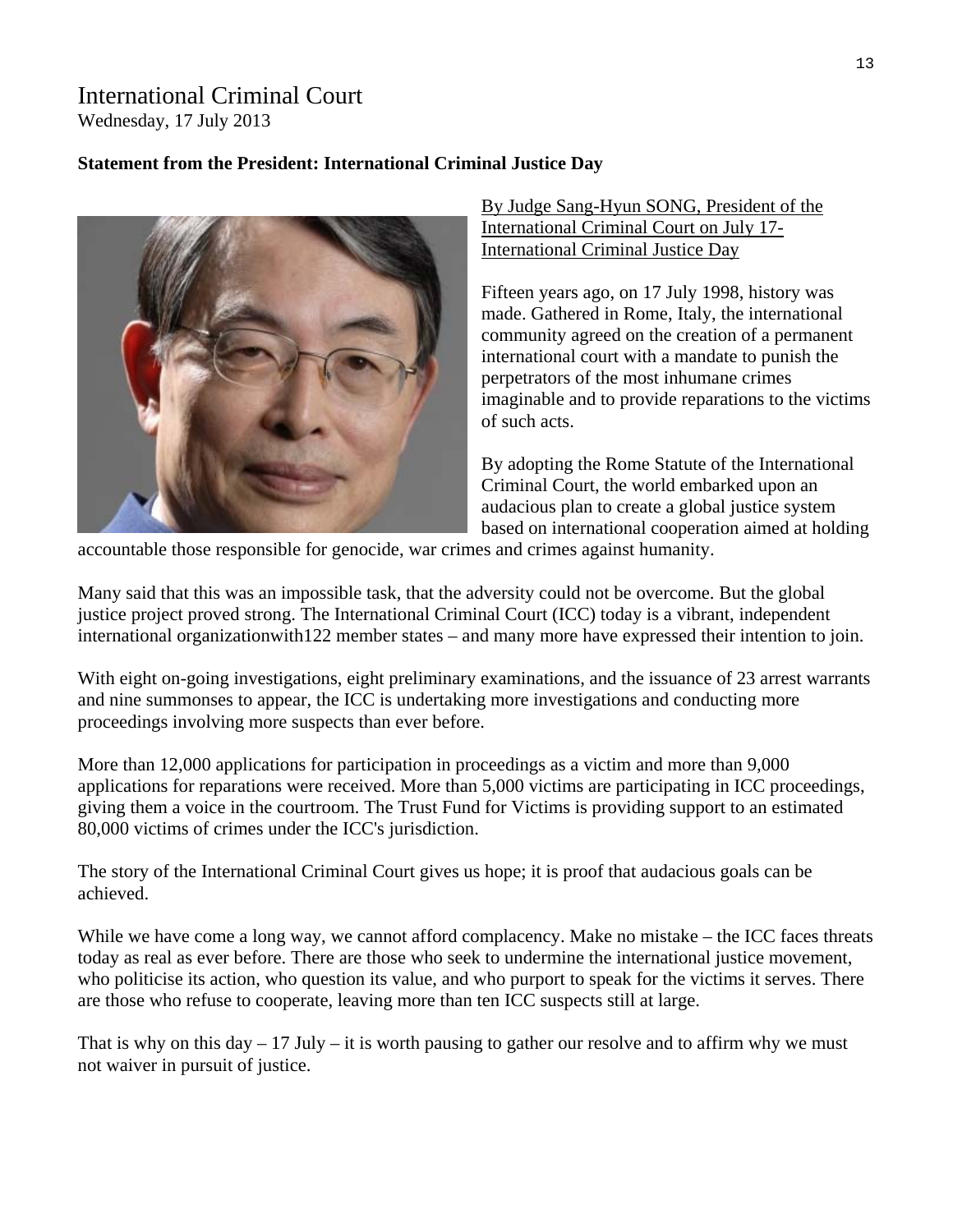We do this because we recognise the power of justice to bring a measure of peace to the thousands of children, women and men who have been made victims by crimes we do not dare to imagine, who have borne suffering we cannot bear to comprehend.

We do this because we know that accountability deters crime, and that we have a duty to the future generations who deserve to live their lives free from fear.

We do this because we know that assertions of power through violence and brutality can be no way to a negotiating table, or a seat in the international community.

As expressed by many international personalities, the ICC's presence is felt around the globe, encouraging domestic authorities to pursue accountability, pushing groups to renounce violence and embrace political solutions, and deterring leaders from the commission of grave atrocities.

Ensuring accountability is a process which we must pursue ceaselessly, and on this day, I am thankful to the people without whom justice would never persevere.

I am thankful to the victims for their endurance, support and participation. I am thankful to the witnesses who make tremendous sacrifices so that the truth can be revealed, and accountability brought to bear. I am thankful to civil society for their tireless efforts to build support and move us forward, and I am thankful to the leaders and diplomats who hear their voices, and translate their words into action.

International criminal justice is not owned by any one culture, nor driven by any one people. It is an ideal which is intensely human; it is why the International Criminal Court has been embraced across all the world's continents.

We have travelled a long way down the path of accountability, but it is a journey which will never be complete. We see obstacles on our way, but know they will be overcome. We have always moved forward, and we take no backward steps, because our eyes are fixed on the cause, because we travel this path together, and because we do so with conviction. I am honoured to have your company on the road.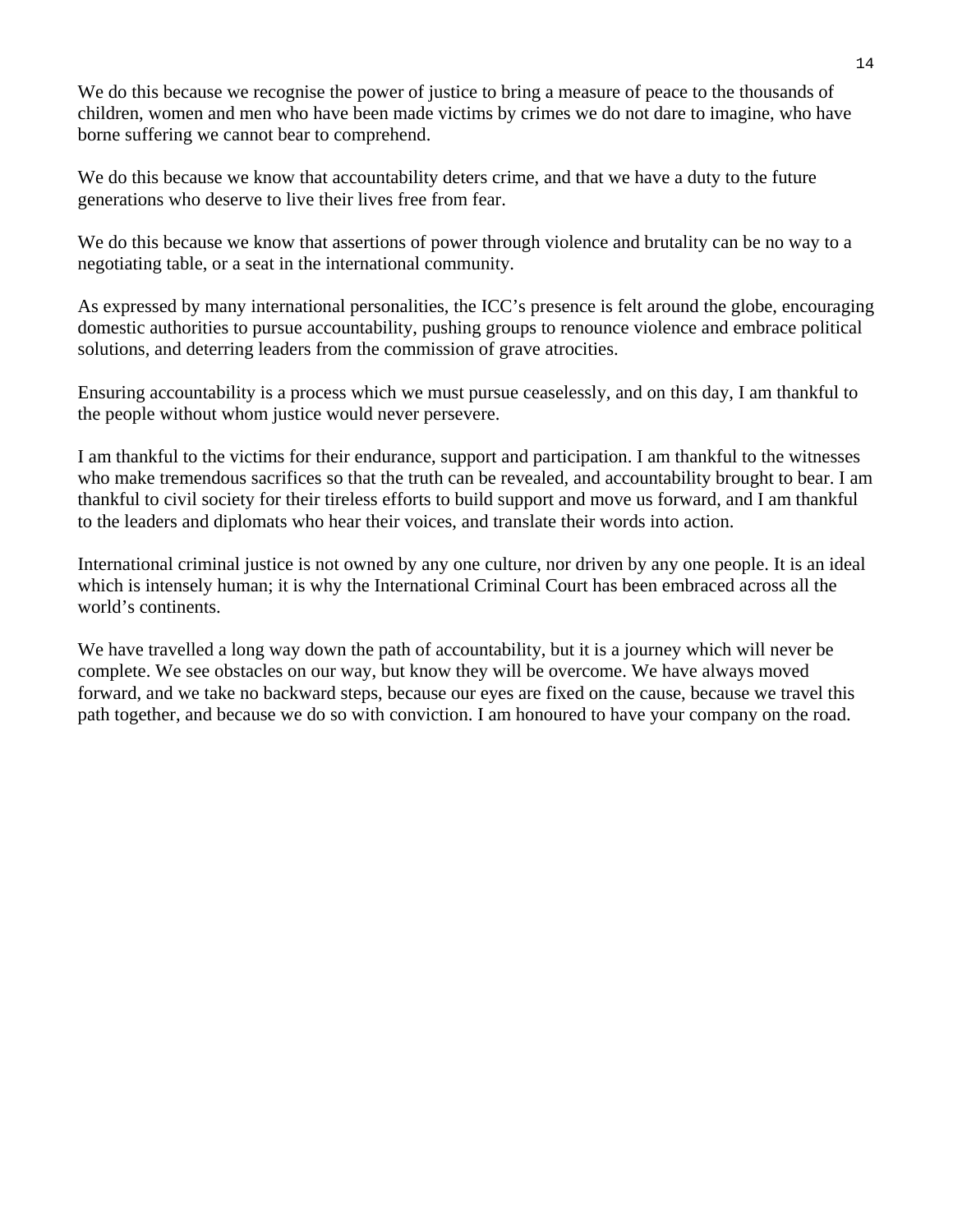# OUPblog (Oxford University Press)

Monday, 15 July 2013 Opinion

#### **The coming of age of international criminal justice**

By Julia Geneuss and Florian Jessberger

Fifteen years ago, on 17 July 1998, the Rome Statute, the founding treaty of the International Criminal Court (ICC), was adopted, creating the first permanent international forum to try and punish perpetrators of mass atrocities. The anniversary of the adoption of the Rome Statute was chosen as World Day for International Justice — a 'holiday' to celebrate not only the ICC, but the whole emerging system of international criminal justice. This year the Rome Statute celebrates its fifteenth birthday, its Quinceañera. A good opportunity for a few thoughts on past, present and future of international criminal justice.

#### **Past: Success**

The emergence of an international system of criminal justice is indeed worth celebrating. It represents one of the few bright spots in the recent history of international law. In the last decade of the 20th century we experienced phenomenal progress in individual criminal accountability for genocide, crimes against humanity and war crimes, with, inter alia, the establishment of the ad hoc Tribunals for the former Yugoslavia and Rwanda, the proceedings for human rights violations, in particular torture, against Chilean General Augusto Pinochet in Spain and the United Kingdom, the establishment of the International Criminal Court, and the implementation of international core crimes into many national legal orders.

#### **Present: Pressure**

These days, however, international criminal justice is going through tough times. Fifteen years after the adoption of the Rome Statute and ten years after the idea of a permanent international criminal court switched from being a utopian dream to becoming reality it is difficult to deny that the 'project' of international criminal justice is increasingly coming under pressure. The euphoric mood that, only a few years ago, swept through the international and academic community as well as the general public has faded. Optimism has slowly turned into disillusionment. Arguably, the momentum for international criminal law has disappeared.

#### **international criminal court**

Several recent incidents, when considered together, support this hypothesis. At the international level, the performance of the ICC is met with growing disbelief. States parties have become more and more impatient with a Court that needed ten years to render its first judgment. Despite a growing number of investigations, prosecutions, trials and appeals they pushed for a zero-growth budget — in times of weak economy and financial crisis international criminal law does not seem to be too high on the states' priority lists. Also, the ICC, first and foremost the Court's Office of the Prosecutor, is heavily criticized for its allegedly selective prosecutorial strategy, its focus on Africa, culminating in severe tension between the Court and the African Union. Finally, these days it is more apparent than ever that ICC still is torn between universal aspiration and traditional sovereignty, between criminal law and international law, between common law and civil law traditions, between human rights enforcement and careful observance of fair trial standards, and, last but by no means least, between law and politics. The International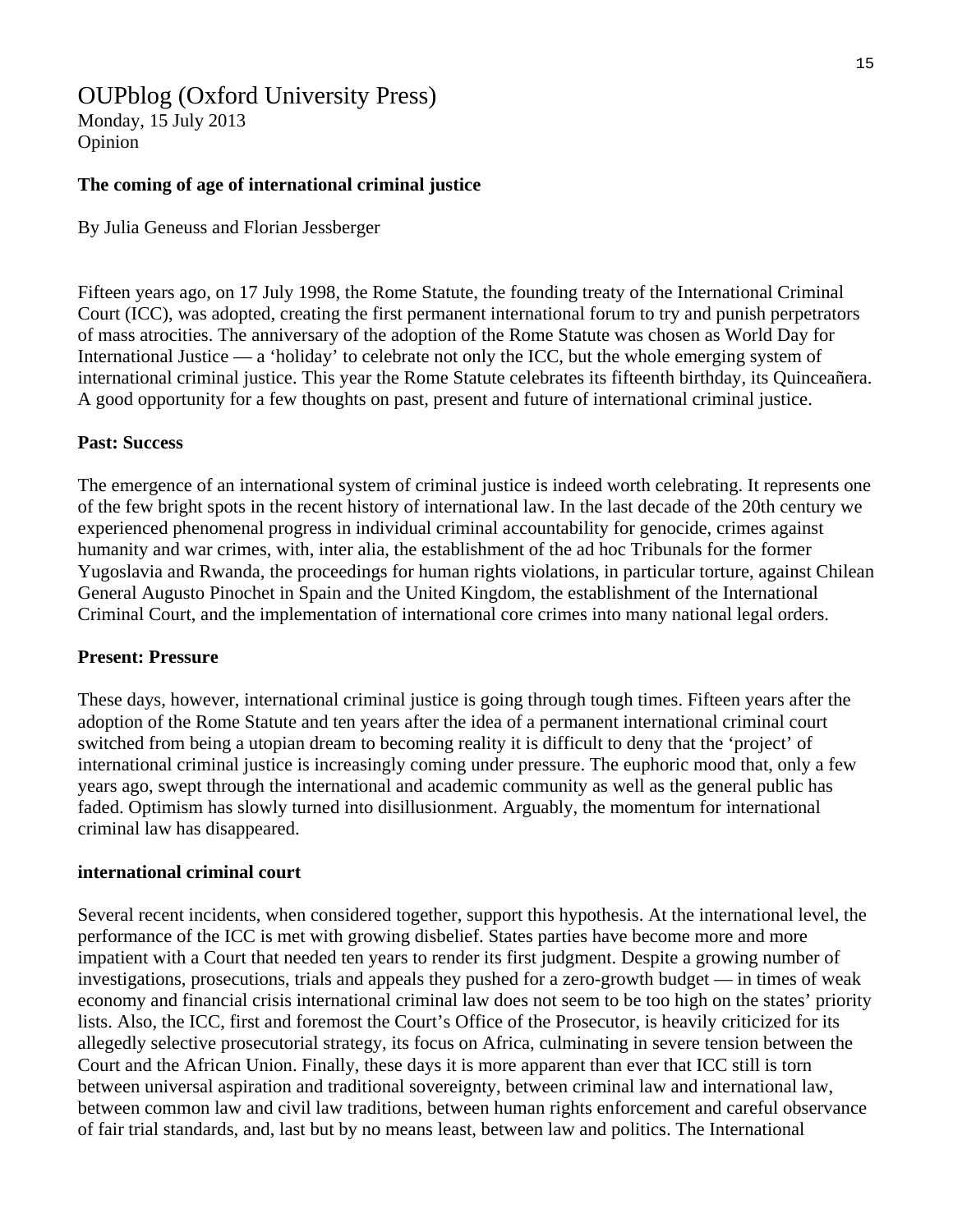Criminal Tribunal for the Former Yugoslavia, on the other hand, has received a lot of criticism for its recent acquittals of high-ranking military generals. The decisions were cause for deep concerns — both outside and apparently also inside the Court, culminating in allegations that the decisions were based on purely political rather than legal reasons. As a consequence, many observers feel that the Tribunal is well on the way to lose the rather good reputation it gained during the last decade and discredits itself at the final stretch before it will be closed down for good.

International criminal law enforcement also faces a backlash at the national level: Belgium and Spain significantly cut back their laws on universal jurisdiction, thus no longer being able to prosecute international crimes that have no direct connection to their territory or citizens. Judge Baltasar Garzón, the judge who initiated the proceedings against Pinochet in the mid-1990ies and one of the most visible protagonists of a forceful system of international criminal justice, has been swept out of the way. In several countries, such as Germany, the laws on international crimes which were ambitiously implemented during the heyday of international criminal justice have hardly been applied. And finally, in a closely related matter, the US Supreme Court recently sent a powerful message against civil universal jurisdiction with its unanimous decision in Kiobel, the majority of judges arguing for a 'presumption against extraterritoriality' in human rights litigation under the Alien Tort Statute.

#### **Future: Open**

These are just but a few fervently discussed "setbacks" for international criminal justice. These events and their possible impact on the overall fate of the international criminal justice project are important to analyze. Is this the not so happy end of the success story of international criminal justice? Or is international criminal justice simply being brought down-to-earth requiring an adjustment of our excessive expectations? In a symposium "Down the Drain or Down to Earth: International Criminal Justice under Pressure" we edited for the recent issue of the Journal of International Criminal Justice a number of eminent scholars present their views on these questions and put things into perspective.

Reading through the thought-provoking essays a number of common findings can be observed. First of all, most authors emphasize the relativity of success and failure: The assessment of the overall development of the international criminal justice project depends on the proper context and temporal baseline one chooses for comparison. If compared with the situation ten years ago, it must be acknowledged that international criminal law today is in a state of decline. Twenty years ago, however, today's existing architecture of international justice seemed to be not more than a utopian dream of a few scholars.

Second, while most authors agree that the ICC's performance is rather unsatisfactory, they simultaneously highlight the regained importance of national jurisdictions within the global system of international criminal justice. With international criminal law infiltrating the legal systems of many states, the principle of complementarity, which stipulates the only subsidiary competence of the ICC vis-à-vis national jurisdictions, comes to be seen as one of the most important features of the ICC Statute. This way, the prosecution of international crimes finds its way back to where it arguably belongs: before national courts of the affected states.

Ultimately, despite all well-justified criticism of particular events, the authors seem to concur that recent developments generally indicate normalization rather than structural decline. We tend to agree with this analysis. The establishment of a system of international criminal justice has been an ambitious, revolutionary project. As in any revolution, hopes have been high, probably too high. Maybe we are all just coming to terms with the simple truth that international criminal justice in action is not an ideal in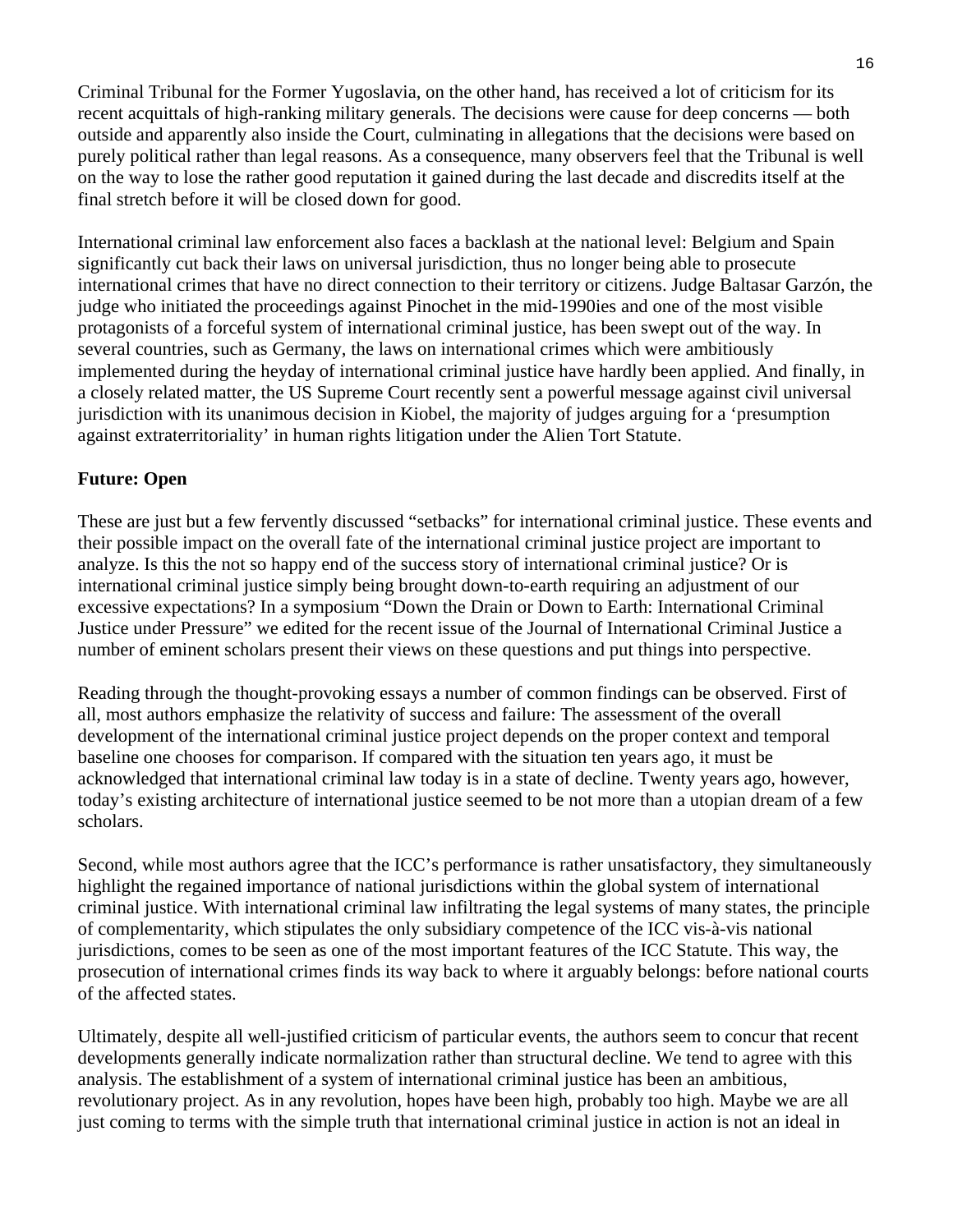itself. Rather, it is complicated, costly, and exhausting — both in a literal and a figurative sense. Time has come for more modest, more realistic expectations.

 *Dr. Julia Geneuss LL.M. (NYU) is Senior Research Fellow and Lecturer at the University of Hamburg. She is a member of the Editorial Committee of the Journal of International Criminal Justice. Prof. Dr. Florian Jessberger is Professor of domestic and international criminal law and procedure at the University of Hamburg. He is member of the Board of Editors of the Journal of International Criminal Justice.* 

 *The Journal of International Criminal Justice aims to promote a profound collective reflection on the new problems facing international law. Established by a group of distinguished criminal lawyers and international lawyers, the journal addresses the major problems of justice from the angle of law, jurisprudence, criminology, penal philosophy, and the history of international judicial institutions. The recent issue of focuses on the many difficulties facing international criminal justice today, and David Luban's and Bill Schabas' papers are freely available for a limited time.*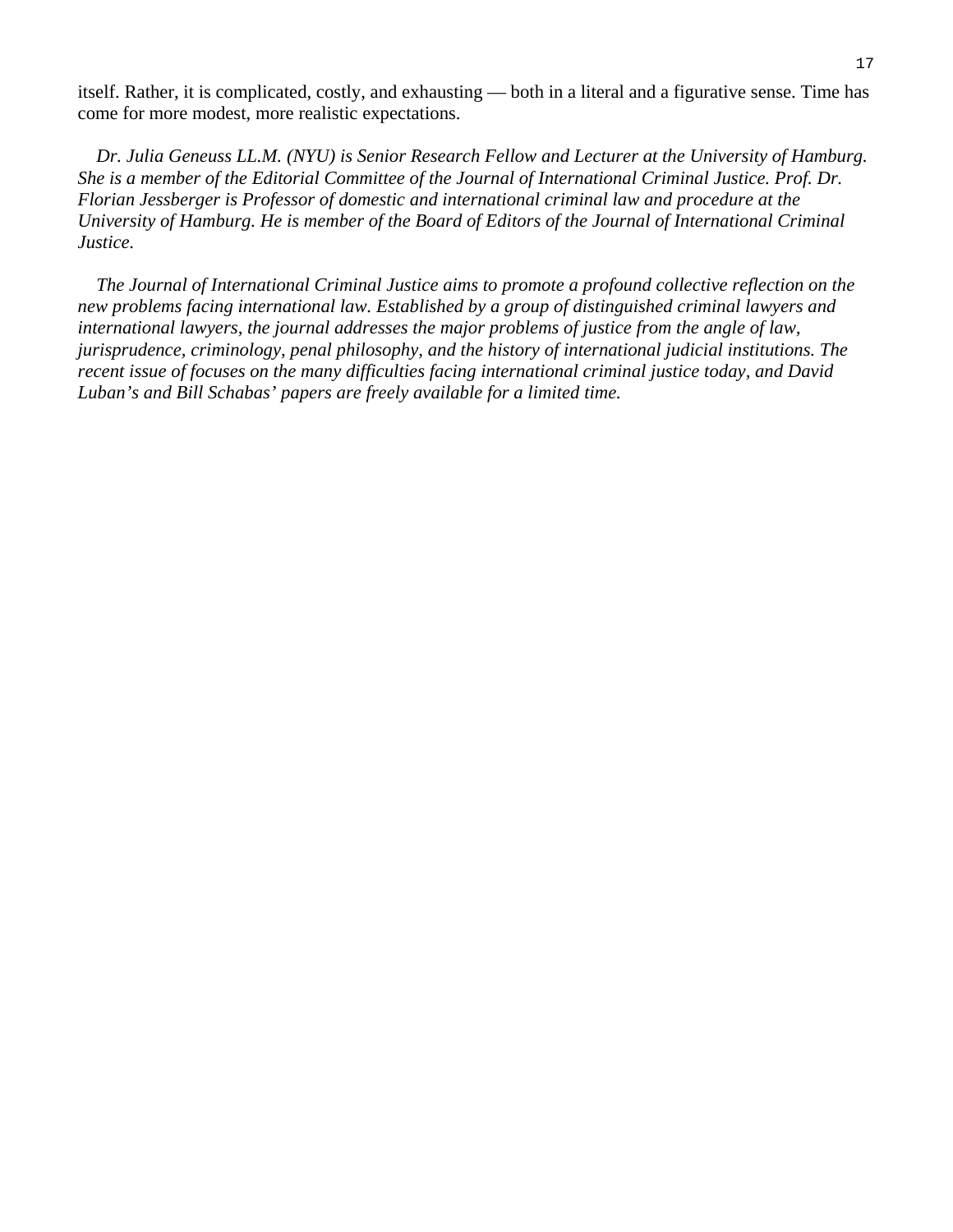# Bangordaily News Monday, 15 July 2013

### **Fighting genocide, crimes against humanity through international justice**

#### By Ronald B. Davis



AFOLABI SOTUNDE | Reuters

*Sudanese President Omar al-Bashir walks out of a hotel in Abuja July 14, 2013. Al-Bashir arrived in Nigeria on Sunday for an African Union summit on HIV/AIDS as his hosts chose to ignore an International Criminal Court (ICC) arrest warrant against him.* 

On Wednesday, International Justice Day will be celebrated throughout the world to encourage an emerging system of international criminal justice.

The date, July 17, is the anniversary of the 1998 adoption of the Rome Statute, which created the International Criminal Court, the first permanent international court to prosecute individuals alleged to be responsible for war crimes, genocide and crimes against humanity. Through its role in prosecuting individuals, the criminal court is distinct from the International Court of Justice, which settles disputes among nations. Both courts are located at The Hague in the Netherlands.

Why do we celebrate International Justice Day? It's an opportunity to focus attention on what the International Criminal Court has accomplished and on efforts through this emerging system of international justice to prevent the recurrence of the horrendous crimes we read about in the news far too often.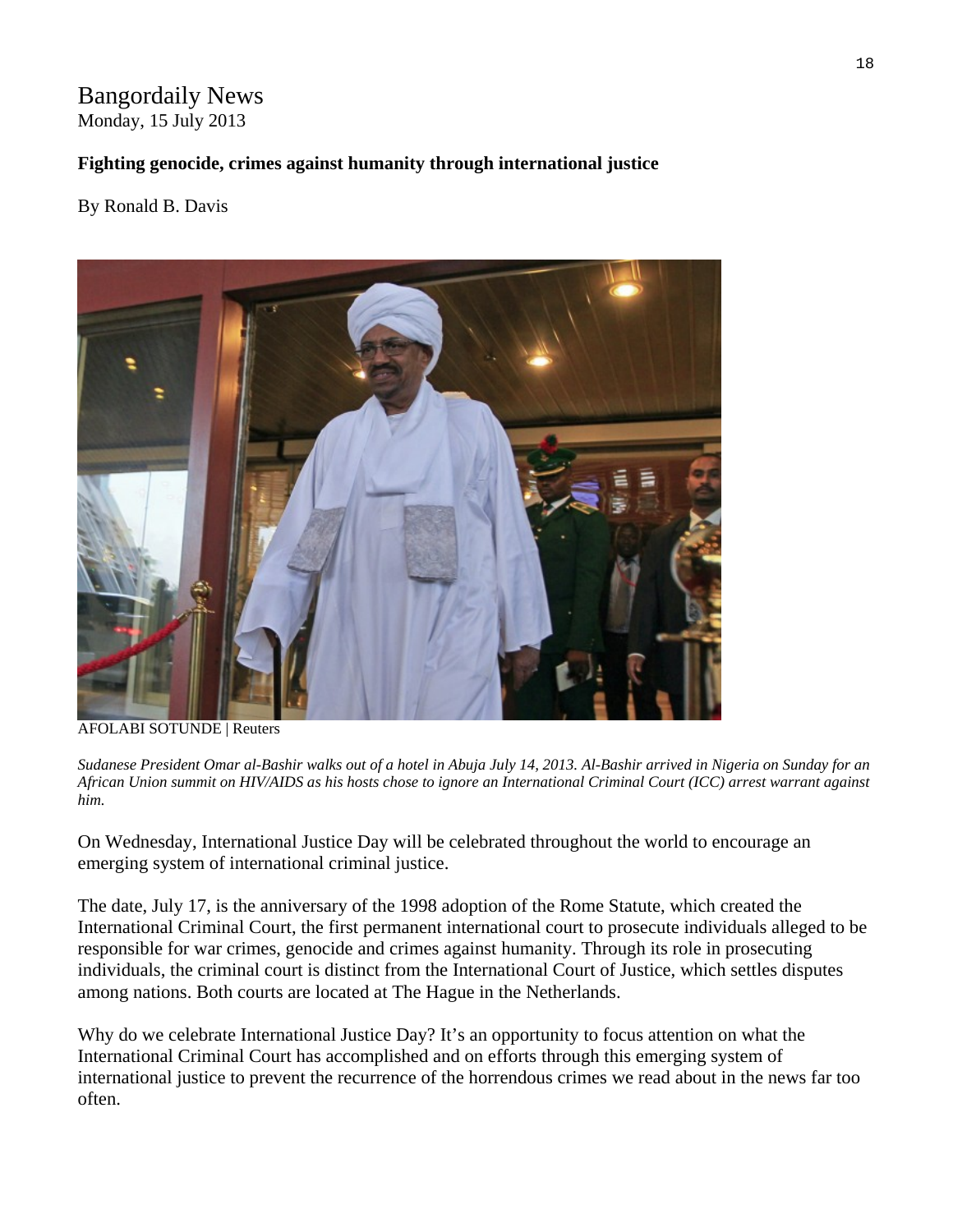By celebrating International Justice Day, we can also encourage the U.S. Congress to support international justice by approving the International Criminal Court treaty. By signing on, the United States would join 122 other nations in supporting a system of justice aimed at reducing the terrible large-scale crimes that have been committed by individuals far too often in the distant and recent past. By becoming a signatory, the U.S. would also gain a full voice in governing the International Criminal Court.

Each year, more nations become signatories to the Rome Statute. The position of the U.S. regarding the court has varied widely, but so far it has resisted ratification. However, the U.S. has been actively participating without a vote in the court's governing body, the Assembly of States Parties, increasingly in recent years.

Further, the U.S. has been voting in the U.N. Security Council in favor of referring alleged criminals to the court for trial. The court follows the Principle of Complementarity, which means it will only intervene if a defendant's country is unwilling or unable to investigate and prosecute him or her for one or more of the above-mentioned crimes. For nations with responsible governments and effective systems of justice, there is no danger the International Criminal Court will intervene.

Since the International Criminal Court statute took effect in 2002, the court has indicated dozens of people and has has investigations ongoing in Sudan, the Democratic Republic of Congo, the Central African Republic, Kenya, Libya and Ivory Coast.The court is also conducting preliminary investigation of individuals in Afghanistan, Colombia, Guinea, Georgia, Honduras, Mali, Nigeria, Palestine and North Korea. Investigations have resulted in arrests, imprisonment and, in some cases, acquittal.

As with national justice systems like ours in the United States, the goal of the International Criminal Court is to discourage the commission of crimes. The creation of a permanent international court to prosecute individuals responsible for war crimes, genocide and crimes against humanity is relatively new and aims to discourage leaders from violating the proper norms of human behavior in the future.

So let us celebrate International Justice Day and hope that the International Criminal Court can accomplish these important goals — and that the United States soon commits its full support to the effort.

*Ronald B. Davis of Orono is a professor emeritus in the School of Biology and Ecology at the University of Maine. He is a member of the Orono Peace Group and the Maine chapter of Citizens for Global Solutions.*